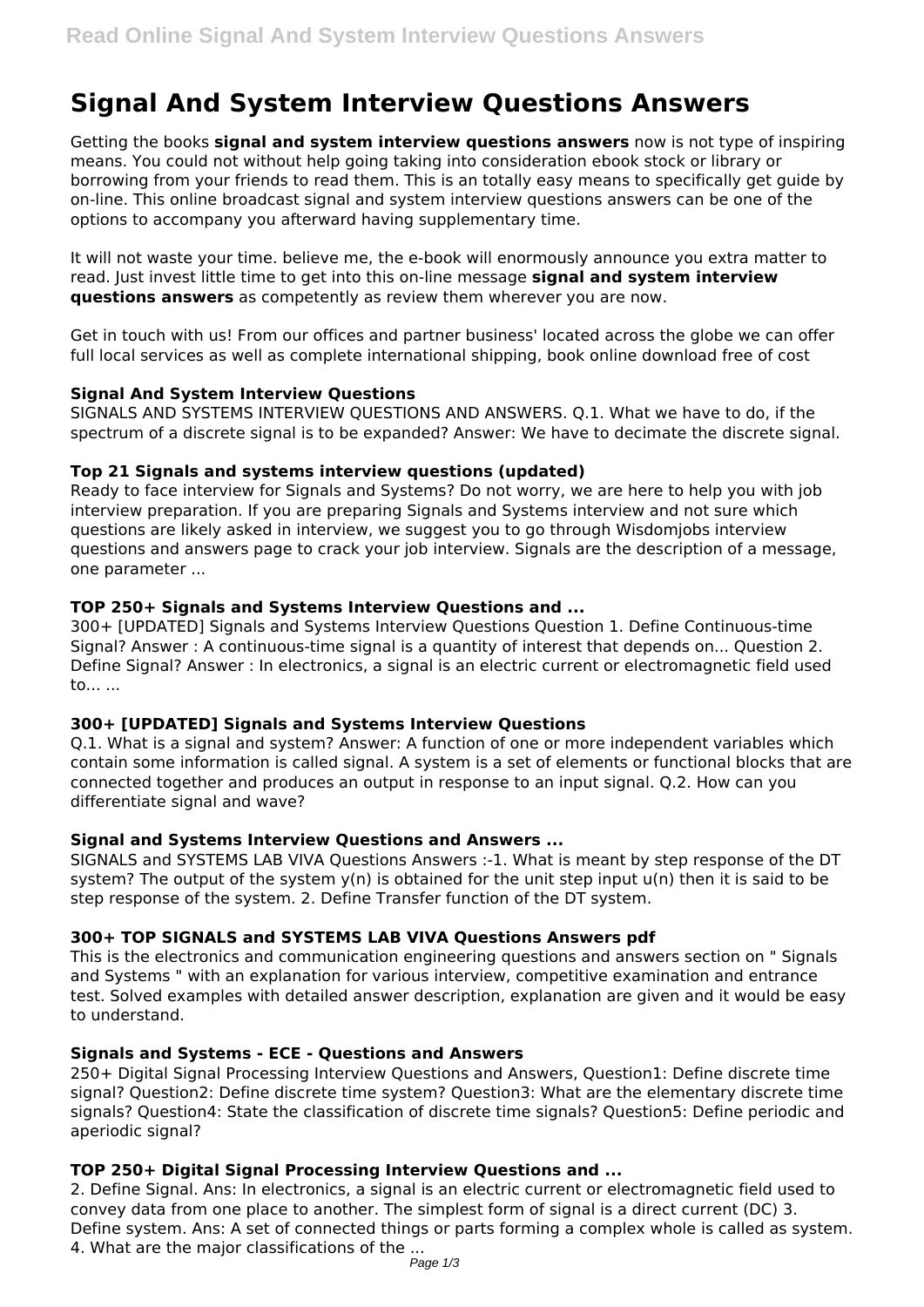# **SAMPLE QUESTIONS OF SNS (Signal & System)**

Digital signal processing interview questions. Q1.- Classify signals. Ans1. Continuous-time, continuous amplitude (Analog Signals) Discrete time, continuous amplitude

#### **DSP Interview Questions And Answers - Digital signal ...**

Control System Interview Questions. A list of top frequently asked Control System interview questions and answers are given below.. 1) What is meant by System? When the number of elements connected performs a specific function then the group of elements is said to constitute a system or interconnection of various components for a specific task is called system.

#### **Top 41 Control Systems Interview Questions - javatpoint**

Power System Interview Questions for beginners and professionals. Click here to find Interview questions, Interview preparation, Interview puzzles, practice etc. ... The difference between the relay and the circuit breaker is that relay is a switching device that gives the signal to the circuit breaker in case of fault occurrence, whereas ...

## **Top 40 Power System Interview Questions - javatpoint**

Application. I applied online. The process took 2+ months. I interviewed at Signal (Chicago, IL) in March 2019. Interview. I was contacted by the recruiter a couple weeks after submitting my application and had a screening call a few days later.

#### **Signal Interview Questions | Glassdoor**

Signals and Systems tutorial is designed to cover analysis, types, convolution, sampling and operations performed on signals. It also describes various types of systems. This tutorial is designed for students and all enthusiastic learners, who are willing to learn signals and systems in simple and ...

#### **Signals and Systems Tutorial - Tutorialspoint**

Let us move to the next Digital Electronics Interview Questions. Q4.Why most interrupts active Low? Answer: The reason for most signals to be active low is as below: If you consider transistor as an example, active low means the capacitor in transistor output terminal will get charged or discharged based on signals from low to high or from high to low transitions respectively.

#### **10 Essential Digital Electronics Interview Questions ...**

Here's list of Questions & Answers on Signals & Systems Subject covering 100+ topics: 1. Questions & Answers on Signals and Systems Basics . The section contains questions and answers on system and signal classification and its properties, elementary signals and signals operations, discrete time signals, useful signals, circuit applications, periodic and non periodic signals, complex ...

#### **Signals & Systems Questions and Answers - Sanfoundry**

In interview the expected interview questions that are asked are : Define Signal and System. What do you mean by transfer function. What is convolution and give its application. what are different types of convolution. What is correlation and give its applications.

#### **What are the expected interview questions from signals and ...**

1) Explain the main purpose of an operating system? Operating systems exist for two main purposes. One is that it is designed to make sure a computer system performs well by managing its computational activities. Another is that it provides an environment for the development and execution of programs.

#### **Top 50 Operating System Interview Questions & Answers**

Control System Interview Questions with Answers - Part-2 [1] What are the three basic elements of control systems? (i) Feedback element (ii) Controller (iii) Controller system [2] What are the basic elements used for modelling mechanical rotational system? By using three basic elements, the model of mechanical rotational system can be obtained ...